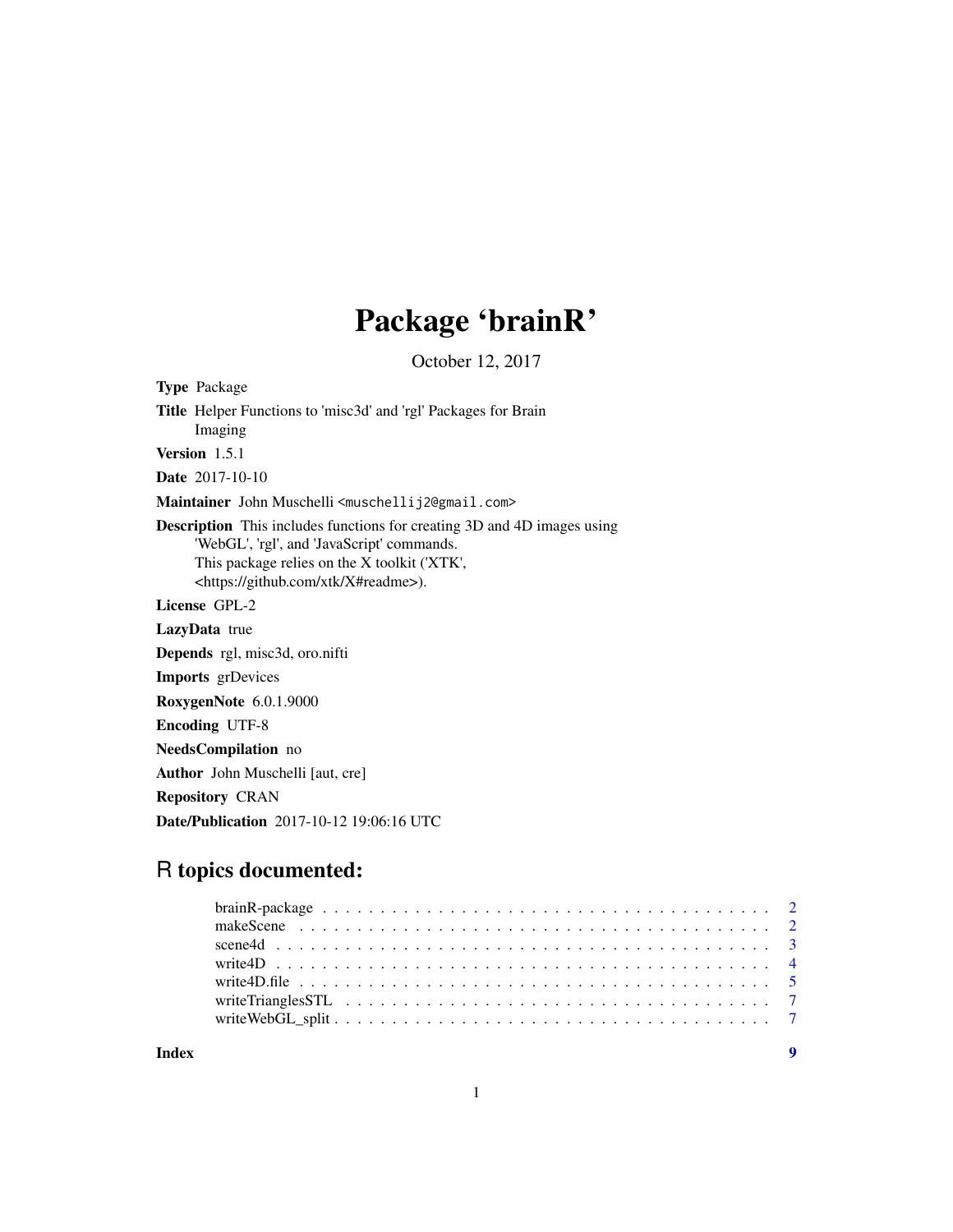<span id="page-1-0"></span>

#### Description

Brain Template from Copyright (C) 1993-2009 Louis Collins, McConnell Brain Imaging Centre, Montreal Neurological Institute, McGill University 6th generation non-linear symmetric brain

#### Author(s)

John Muschelli <muschellij2@gmail.com>

#### References

G. Grabner, A. L. Janke, M. M. Budge, D. Smith, J. Pruessner, and D. L. Collins, "Symmetric atlasing and model based segmentation: an application to the hippocampus in older adults", Med Image Comput Comput Assist Interv Int Conf Med Image Comput Comput Assist Interv, vol. 9, pp. 58-66, 2006.

#### See Also

[contour3d](#page-0-0), [rgl](#page-0-0)

makeScene *Make Leveled Scene*

#### Description

Make scene returns a list of levels - but makes them mutually distinct. So if cutoff 0.1, 0.2, then  $0.1 \le x \le 0.2$  is an roi, not  $> 0.1$  and  $> 0.2$ . Different than contour 3d as these are mutually exclusive levels.

#### Usage

```
makeScene(data, cutoffs, alpha, cols)
```
#### Arguments

| data    | - 3D array of values (can be nifti-class) |
|---------|-------------------------------------------|
| cutoffs | - series of levels to be created          |
| alpha   | - alpha levels for each contour           |
| cols    | - colors for each contour                 |

#### Value

scene with multiple objects - can be passed to [write4D](#page-3-1)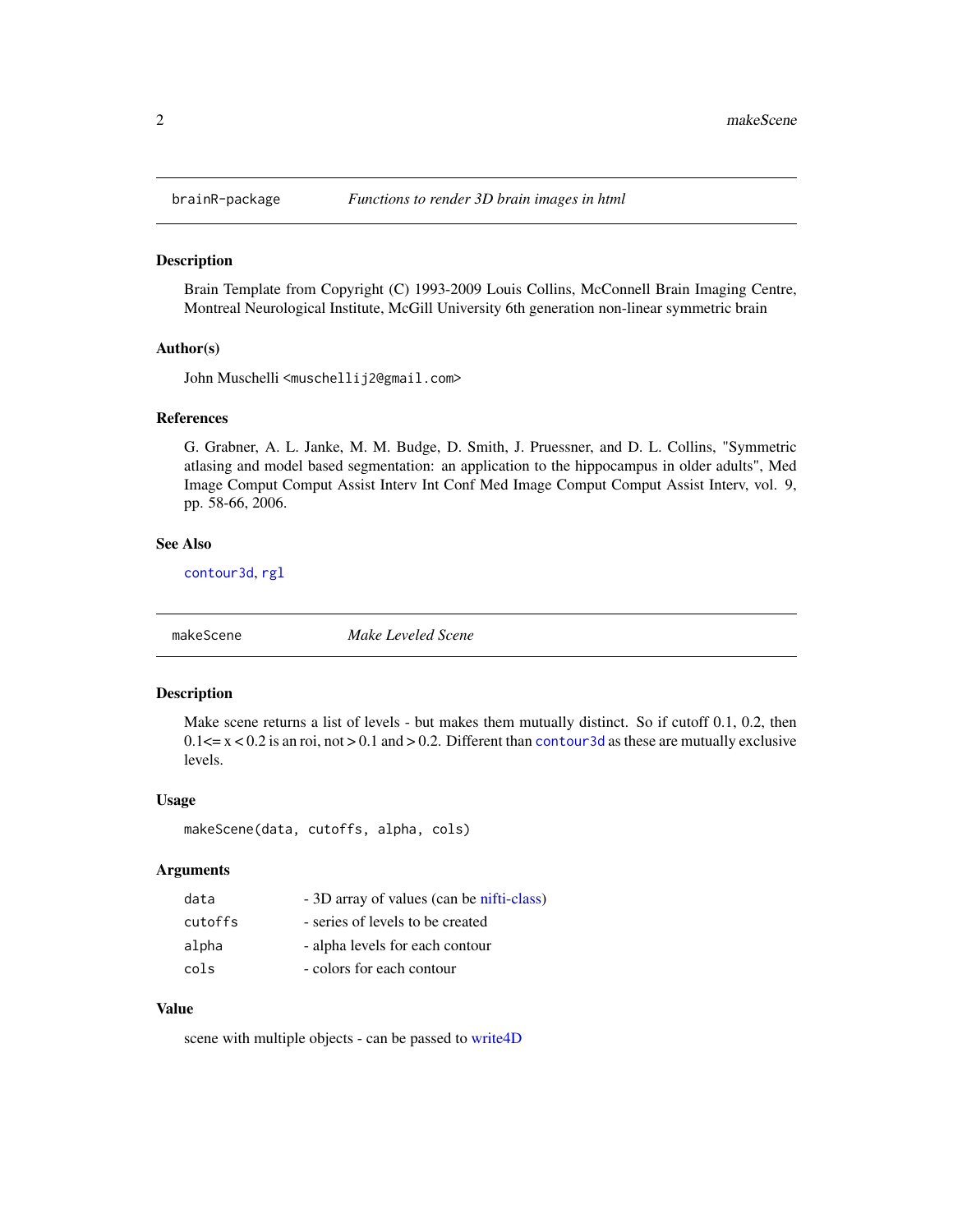<span id="page-2-0"></span>

#### Description

This function takes in filenames, levels, and creates an output html file, with 4D elements. The html is based on XTK (https://github.com/xtk/X#readme)

#### Usage

```
scene4d(files, fnames = NULL, outfile = "index_4D_stl.html",
  levels = NULL, alpha = NULL, color = "white", useTemp = FALSE,
 MNIFemp = c("1mm", "2mm"), objtype = "st1", ...)
```
#### Arguments

| files    | (character) vector of filenames (first being a brain file if useTemp=FALSE)                                                                                                                                                    |
|----------|--------------------------------------------------------------------------------------------------------------------------------------------------------------------------------------------------------------------------------|
| fnames   | (character) filenames for the 3D surfaces in the scene - needs to be the same<br>length as files                                                                                                                               |
| outfile  | (character) html filename                                                                                                                                                                                                      |
| levels   | (numeric/list) levels to make contours/surfaces for each file. Either a numeric<br>vector may be passed, one level for each file. Or a list of numeric vectors of<br>multiple levels for each file. Will be coerced to a list. |
| alpha    | (numeric/list) alpha opacities for each contours/surface for each file. Will be<br>coerced to list similarly as levels                                                                                                         |
| color    | (character/list) colors for each contours/surface for each file. Will be coerced to<br>list similarly as levels                                                                                                                |
| useTemp  | (logical) whether to use template from brain R as the brain figure                                                                                                                                                             |
| MNITemp  | (character) if (useTemp = TRUE) either "1mm" or "2mm" denoting the resolu-<br>tion of the template used                                                                                                                        |
| objtype  | (character) object type to write the files to. Either "stl", "obj", or "ply" to write.                                                                                                                                         |
| $\ddots$ | other options to be passed to write 4D                                                                                                                                                                                         |

#### Examples

```
### Faster - 8mm resampled but very coarse
imgs <- paste("Visit_", 1:5, "_8mm.nii.gz", sep="")
files <- sapply(imgs, system.file, package='brainR')
scene4d(files, levels=rep(0.99, length(files)), color= rep("blue", length(files)), useTemp=TRUE,
MNITemp = "8mm", alpha = rep(1, length(files)), rescale=TRUE )
## Not run:
imgs <- paste("Visit_", 1:5, ".nii.gz", sep="")
files <- sapply(imgs, system.file, package='brainR')
scene4d(files, levels=rep(0.99, length(files)), color= rep("blue", length(files)), useTemp=TRUE,
MNITemp = "8mm", alpha = rep(1, length(files)), rescale=TRUE )
```
## End(Not run)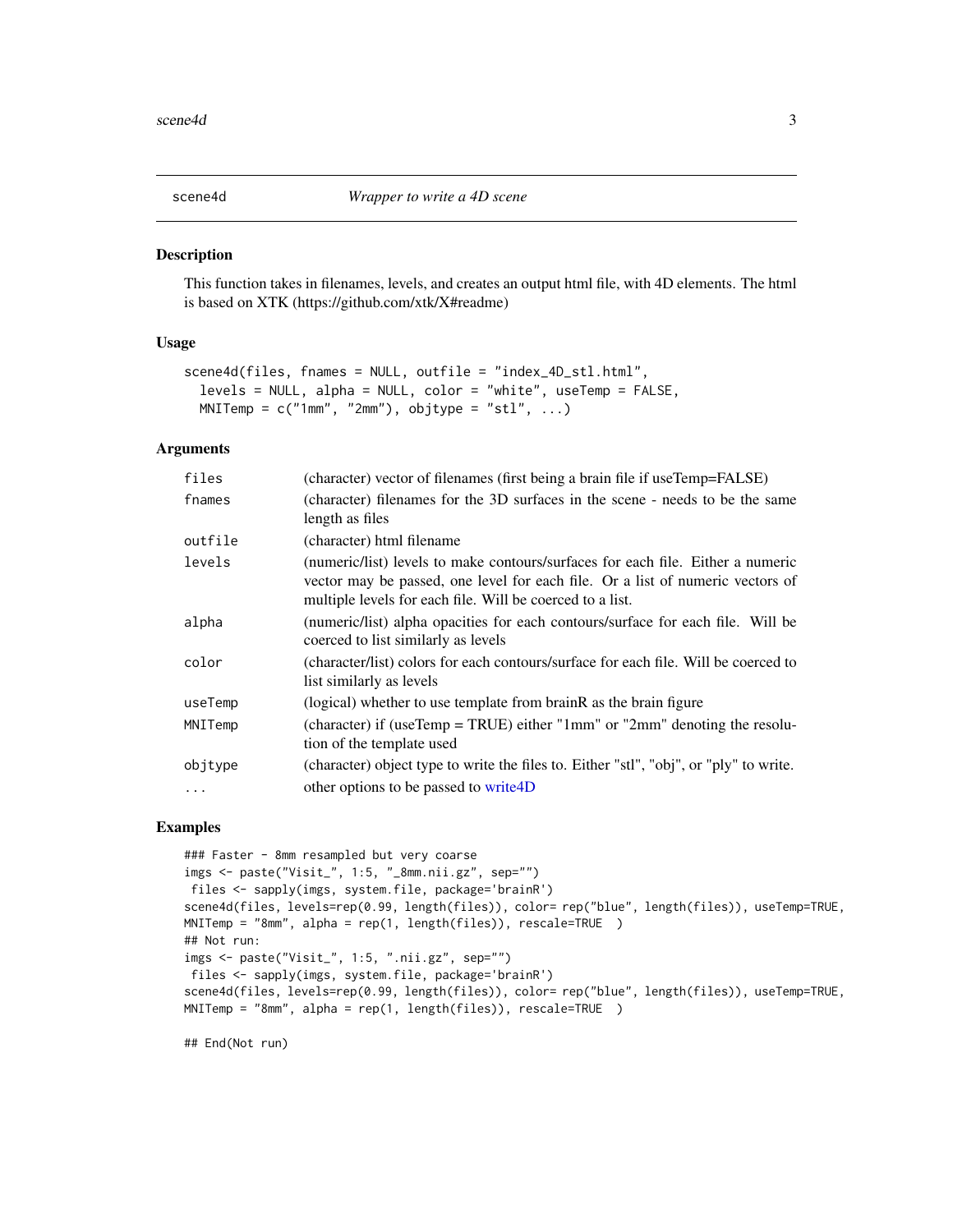#### Description

This function takes in a scene and writes it out to a series of files either with the stl format or obj format (see [writeOBJ](#page-0-0) and [writeSTL\)](#page-0-0)

#### Usage

```
write4D(scene, outfile, fnames = NULL, captions = NULL, writefiles = TRUE,
  reprint = TRUE, ...
```
#### Arguments

| scene      | list of 3D triangles (see contour 3d). If a multicolored object is to be rendered<br>(multiple contours with one control) - it must be in a list |
|------------|--------------------------------------------------------------------------------------------------------------------------------------------------|
| outfile    | html filename that is to be exported                                                                                                             |
| fnames     | filenames for the 3D surfaces in the scene - needs to be the same length as scene                                                                |
| captions   | labels for checkboxes on html webpage                                                                                                            |
| writefiles | (experimental) simply run the code to create the html and not write the .obj or<br>stl files                                                     |
| reprint    | (logical, experimental) do you want to reprint the rgl before saving (common<br>use by rgl functions)                                            |
| $\ddots$   | other options to be passed to write 4D.file                                                                                                      |

#### Examples

```
#Brain Template from Copyright (C) 1993-2009 Louis Collins,
#McConnell Brain Imaging Centre,
#Montreal Neurological Institute, McGill University
#6th generation non-linear symmetric brain
##Downsampled to 8mm using FSL fslmaths -subsamp2
template <- readNIfTI(system.file("MNI152_T1_8mm_brain.nii.gz", package="brainR")
, reorient=FALSE)
```

```
dtemp <- dim(template)
### 4500 - value that empirically value that presented a brain with gyri
### lower values result in a smoother surface
brain <- contour3d(template, x=1:dtemp[1], y=1:dtemp[2],
z=1:dtemp[3], level = 4500, alpha = 0.8, draw = FALSE)
```

```
### Example data courtesy of Daniel Reich
### Each visit is a binary mask of lesions in the brain
imgs <- paste("Visit_", 1:5, "_8mm.nii.gz", sep="")
files <- sapply(imgs, system.file, package='brainR')
scene <- list(brain)
```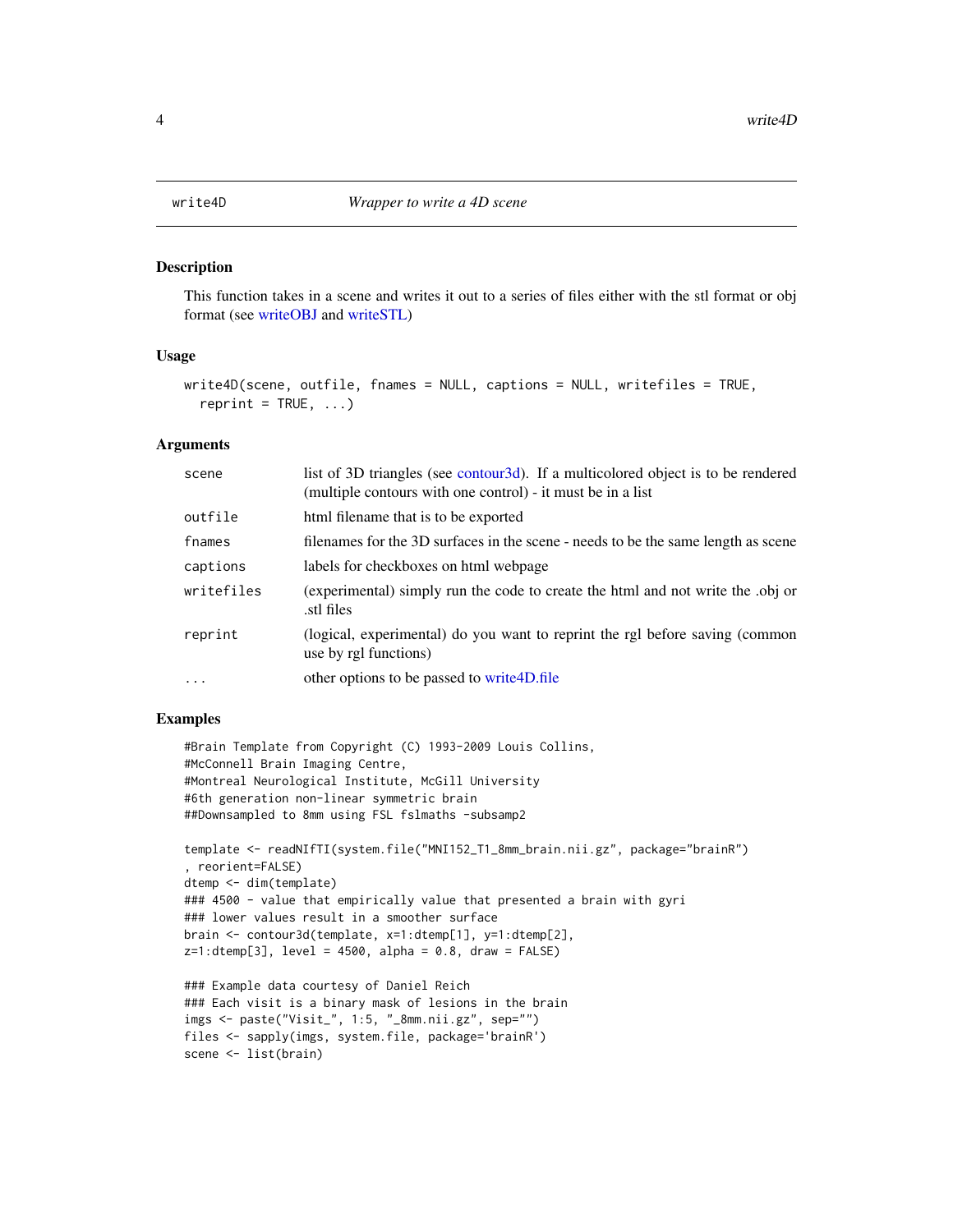#### <span id="page-4-0"></span>write4D.file 5

```
## loop through images and thresh
nimgs <- length(imgs)
cols <- rainbow(nimgs)
for (iimg in 1:nimgs) {
mask <- readNIfTI(files[iimg], reorient=FALSE)
if (length(dim(mask)) > 3) mask <- mask[,,,1]
### use 0.99 for level of mask - binary
  activation \leq contour3d(mask, level = c(0.99), alpha = 1,
  add = TRUE, color=cols[iimg], draw=FALSE)
## add these triangles to the list
scene <- c(scene, list(activation))
}
## make output image names from image names
fnames <- c("brain.stl", gsub(".nii.gz", ".stl", imgs, fixed=TRUE))
outfile <- "index_4D_stl.html"
write4D(scene=scene, fnames=fnames, outfile=outfile, standalone=TRUE, rescale=TRUE)
browseURL(outfile)
```
<span id="page-4-1"></span>write4D.file *Write a 4D scene*

#### Description

This function takes in a scene and writes it out to a series of files either with the stl format or obj format

#### Usage

```
write4D.file(scene = NULL, outfile = "index_4D.html", fnames,
  visible = TRUE, opacity = 1, colors = NULL, captions = ",
  standalone = FALSE, rescale = FALSE,
  index.file = system.file("index_template.html", package = "brainR"),
  toggle = "checkbox", xtkgui = FALSE)
```
#### Arguments

| scene    | - list of 3D triangles (see contour3d). If a multicolored object is to be rendered<br>(multiple contours with one control) - it must be in a list |
|----------|---------------------------------------------------------------------------------------------------------------------------------------------------|
| outfile  | - html filename that is to be exported                                                                                                            |
| fnames   | - filenames for the 3D surfaces in the scene - needs to be the same length as<br>scene                                                            |
| visible  | - logical vector indicating which structures are visible in html file                                                                             |
| opacity  | - list of alpha values - same length as scene; if sub-structures are present, then<br>the each list element has length the numer of structures    |
| colors   | - character vector of colors (colorgeless applied)                                                                                                |
| captions | - labels for checkboxes on html webpage                                                                                                           |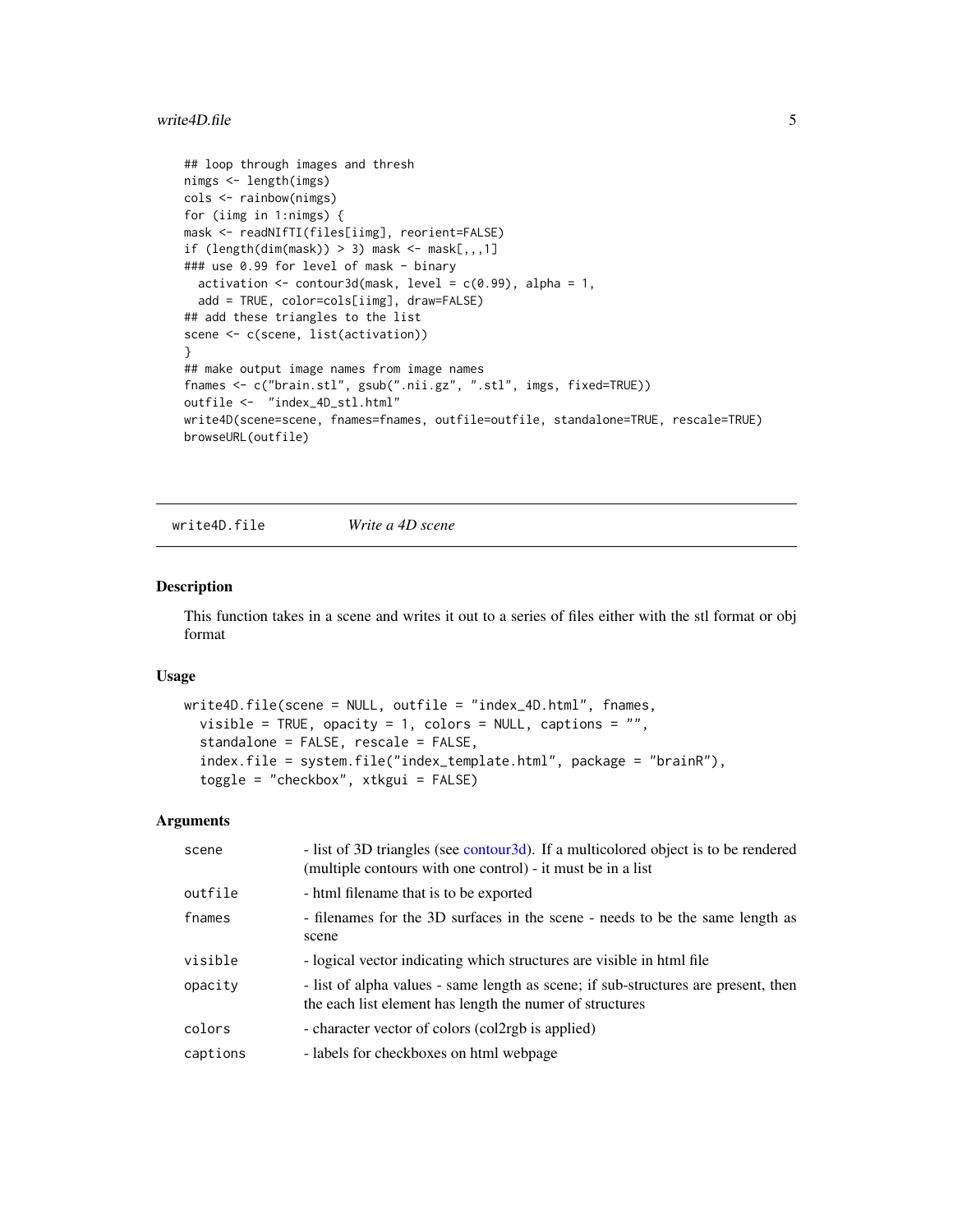<span id="page-5-0"></span>

| standalone | - logical - should this be able to be rendered offline?                                     |
|------------|---------------------------------------------------------------------------------------------|
| rescale    | - rescale the scene? - in beta                                                              |
| index.file | - template html file used                                                                   |
| toggle     | - (experimental) "checkbox" (default) or "radio" for radio or checkboxes to<br>switch thing |
| xtkgui     | - (experimental) Logical to use xtkgui for objects                                          |

#### See Also

[writeOBJ](#page-0-0), [writeSTL](#page-0-0), [contour3d](#page-0-0)

#### Examples

```
template <- readNIfTI(system.file("MNI152_T1_8mm_brain.nii.gz", package="brainR")
, reorient=FALSE)
dtemp <- dim(template)
### 4500 - value that empirically value that presented a brain with gyri
### lower values result in a smoother surface
brain <- contour3d(template, x=1:dtemp[1], y=1:dtemp[2],
z=1:dtemp[3], level = 4500, alpha = 0.8, draw = FALSE)
### Example data courtesy of Daniel Reich
### Each visit is a binary mask of lesions in the brain
imgs <- paste("Visit_", 1:5, "_8mm.nii.gz", sep="")
files <- sapply(imgs, system.file, package='brainR')
scene <- list(brain)
## loop through images and thresh
nimgs <- length(imgs)
cols <- rainbow(nimgs)
for (iimg in 1:nimgs) {
mask <- readNIfTI(files[iimg], reorient=FALSE)
if (length(dim(maxk)) > 3) mask <- mask[,,,1]
### use 0.99 for level of mask - binary
  activation \leq contour3d(mask, level = c(0.99), alpha = 1,
  add = TRUE, color=cols[iimg], draw=FALSE)
## add these triangles to the list
scene <- c(scene, list(activation))
}
## make output image names from image names
fnames <- c("brain.stl", gsub(".nii.gz", ".stl", imgs, fixed=TRUE))
outfile <- "index_4D_stl.html"
write4D.file(
scene=scene, fnames=fnames,
visible = FALSE,
outfile=outfile, standalone=TRUE, rescale=TRUE)
```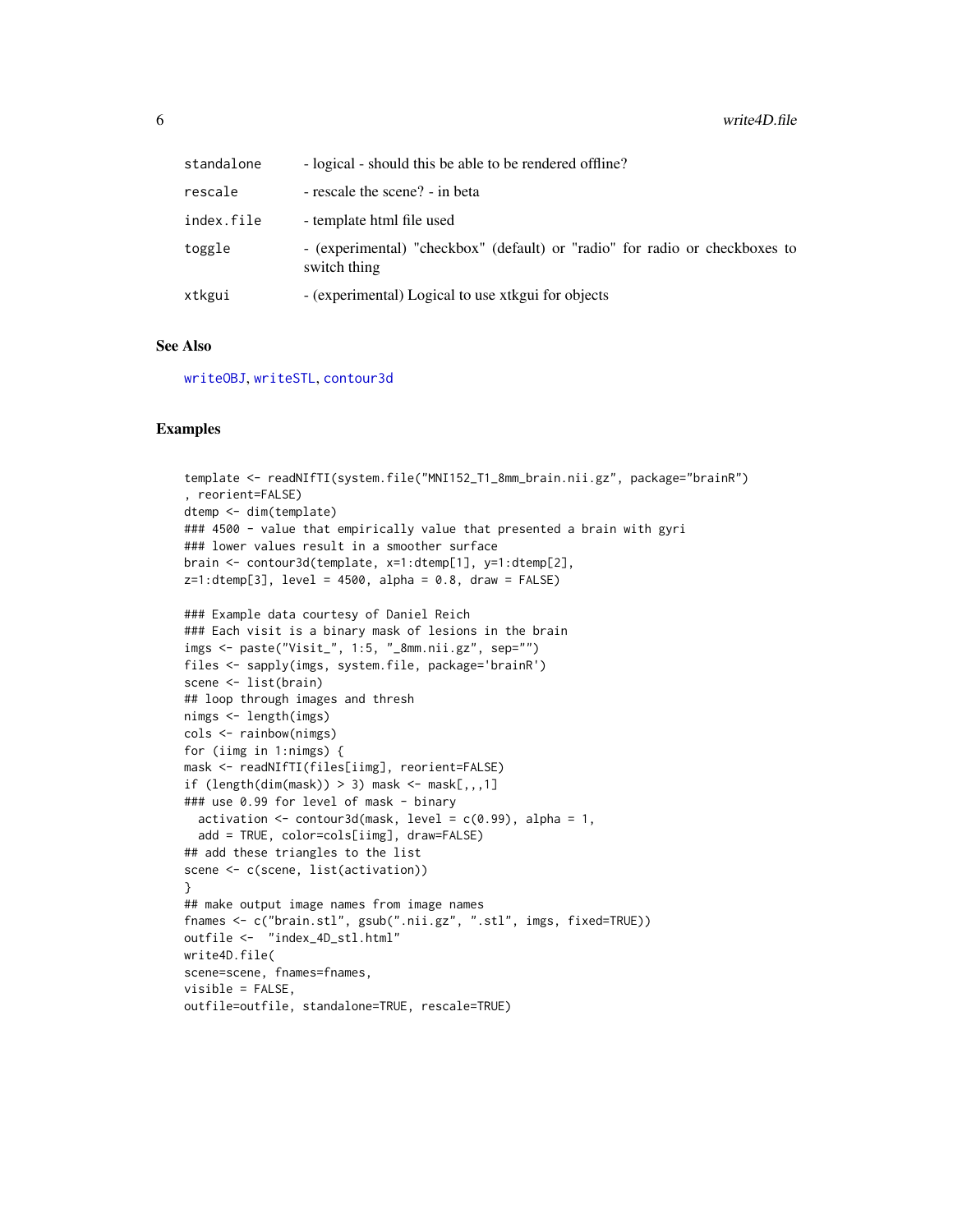<span id="page-6-0"></span>writeTrianglesSTL *Write STL triangles (without recalling the ids)*

#### Description

This is code extracted from [writeSTL](#page-0-0) in rgl. This allows users to write the triangles in STL without reprinting the rgl (which takes time)

#### Usage

writeTrianglesSTL(scene, con, ascii = FALSE)

#### Arguments

| scene | list of triangles (that have class Triangles 3D)           |
|-------|------------------------------------------------------------|
| con   | filename or connection of stl file to write                |
| ascii | indicator if the file should be written in ascii or binary |

#### Value

filename (invisible) of stl object

| writeWebGL_split | Write WebGL with split triangles |  |  |  |  |
|------------------|----------------------------------|--|--|--|--|
|------------------|----------------------------------|--|--|--|--|

#### Description

Adapted [writeWebGL](#page-0-0) function that splits the triangles into 65535 vertices

#### Usage

```
writeWebGL_split(ids = rgl.ids()$id, writeIt = TRUE, verb = FALSE, ...)
```
#### Arguments

| ids     | - rgl ids (see rgl.ids)                   |
|---------|-------------------------------------------|
| writeIt | - (logical) write the file out            |
| verb    | - verbose output                          |
|         | - further arguments passed to write WebGL |

#### Value

if writeIt is TRUE, then returns the value from [writeWebGL.](#page-0-0) Otherwise, returns the split triangles from the rgl objects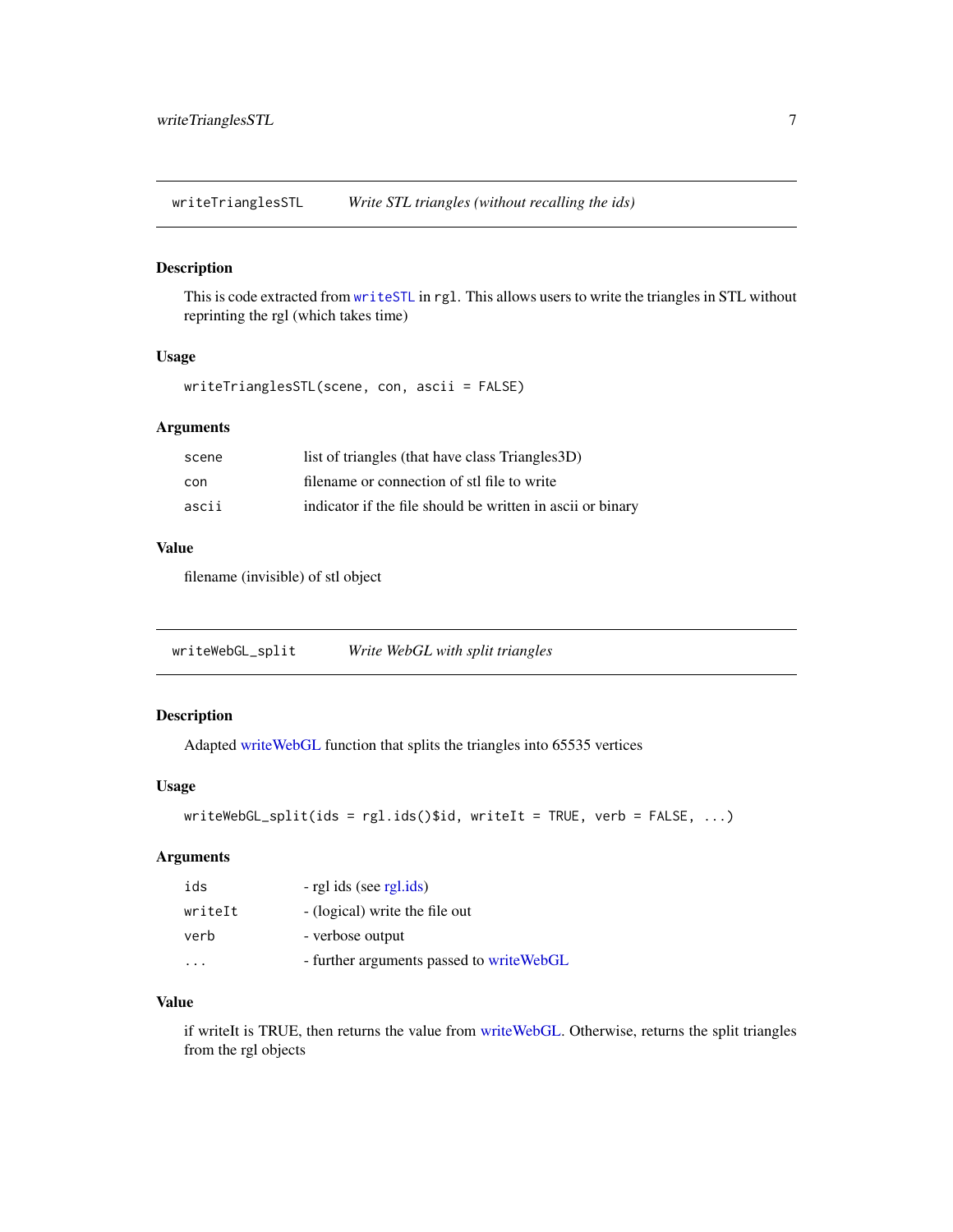#### Examples

```
## Not run:
#Brain Template from Copyright (C) 1993-2009 Louis Collins,
#McConnell Brain Imaging Centre,
#Montreal Neurological Institute, McGill University
#6th generation non-linear symmetric brain
template <- readNIfTI(system.file("MNI152_T1_2mm_brain.nii.gz", package="brainR")
, reorient=FALSE)
dtemp <- dim(template)
### 4500 - value that empirically value that presented a brain with gyri
### lower values result in a smoother surface
brain <- contour3d(template, x=1:dtemp[1], y=1:dtemp[2],
z=1:dtemp[3], level = 4500, alpha = 0.1, draw = FALSE)
drawScene.rgl(brain)
### this would be the ``activation'' or surface you want to render -
# hyper-intense white matter
contour3d(template, level = c(8200, 8250),alpha = c(0.5, 0.8), add = TRUE, color=c("yellow", "red"))### add text
text3d(x=dtemp[1]/2, y=dtemp[2]/2, z = dtemp[3]*0.98, text="Top")text3d(x=-0.98, y=dtemp[2]/2, z = dtemp[3]/2, text="Right")
fname <- "knitted_webGL.html"
writeWebGL_split(dir=getwd(), filename =fname,
template = system.file("my_template.html", package="brainR"), width=500,
writeIt=TRUE)
browseURL(fname)
```
## End(Not run)